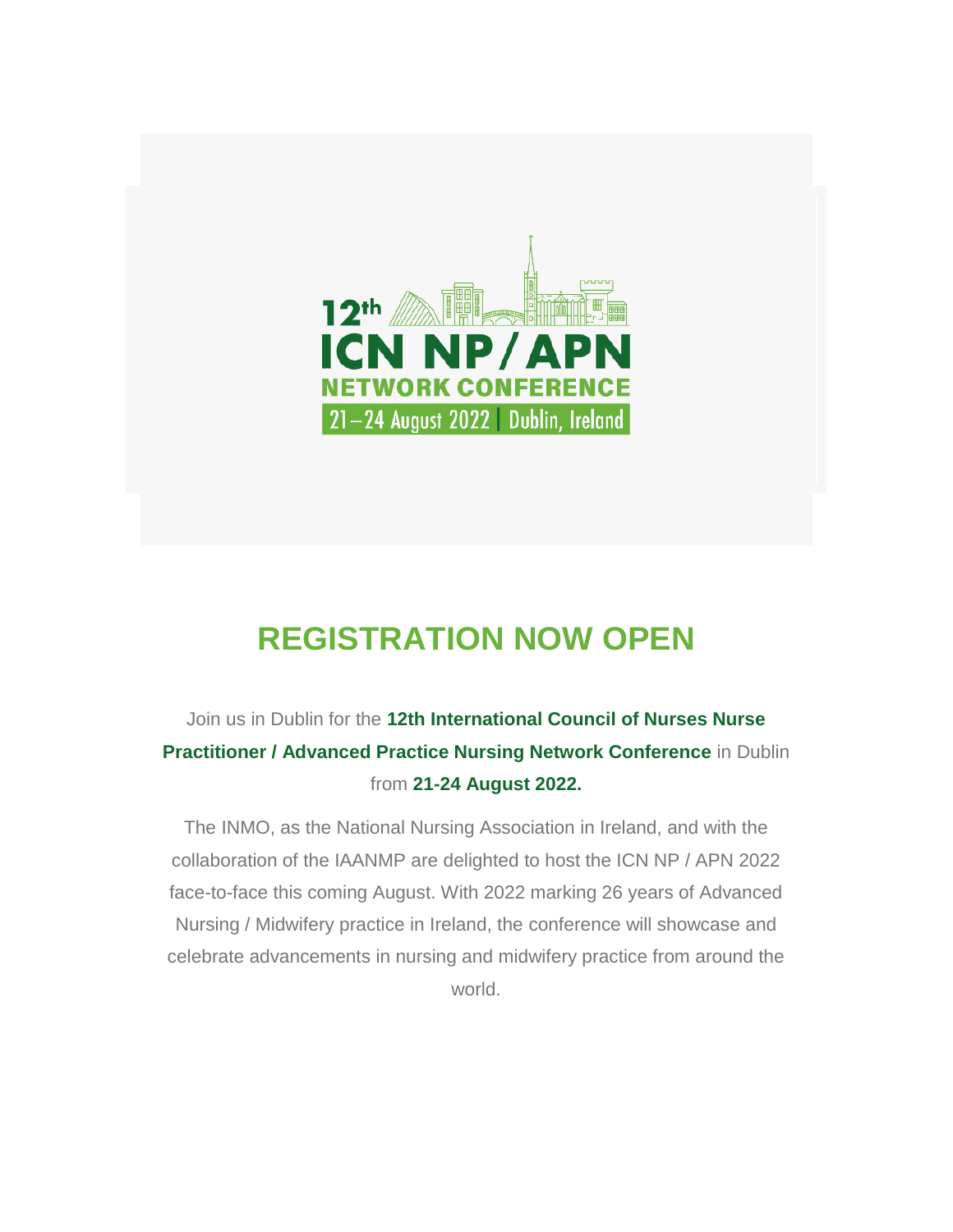Dublin is ready to extend a 'Céad Mile Fáilte' (100,000 welcomes) to all our delegates!



**[Register Today](https://conferencepartners.us12.list-manage.com/track/click?u=ea4b9d8128eff358a2a6af27b&id=9eb468ed9d&e=4881b5ef5b)**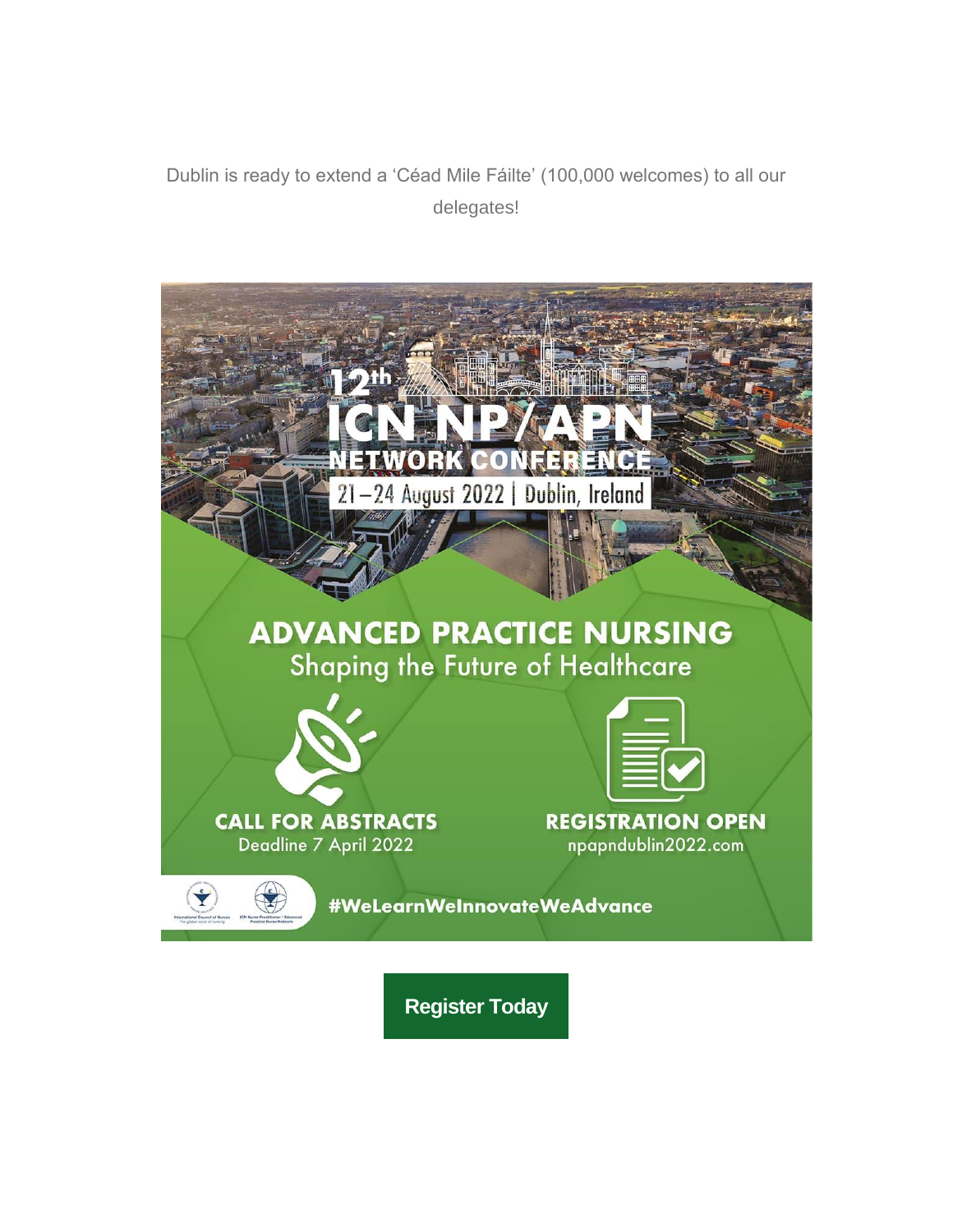## **SUBMIT YOUR ABSTRACT**

Abstract submissions are welcome for consideration for The 12th International Council of Nurses (ICN) Nurse Practitioner/Advanced Practice Nurse (APN) Network Conference 2022

The overall Conference theme for NP/APN 2022 is Advanced Practice Nursing: Shaping the Future of Healthcare

Abstracts are welcome for submission in any one of the following categories:

- 1. **Advancing Nursing Practice to address inequality**
- 2. **Advanced Nursing Practice, Leading innovation in health care delivery.**
- 3. **Health and Wellbeing**
- 4. **Global Health and Climate Change**
- 5. **Building a global NP/APN workforce for health**
- 6. **Evidencing the impact of advanced nursing practice**

**[Abstract Submission Information](https://conferencepartners.us12.list-manage.com/track/click?u=ea4b9d8128eff358a2a6af27b&id=f0a88953c1&e=4881b5ef5b)**